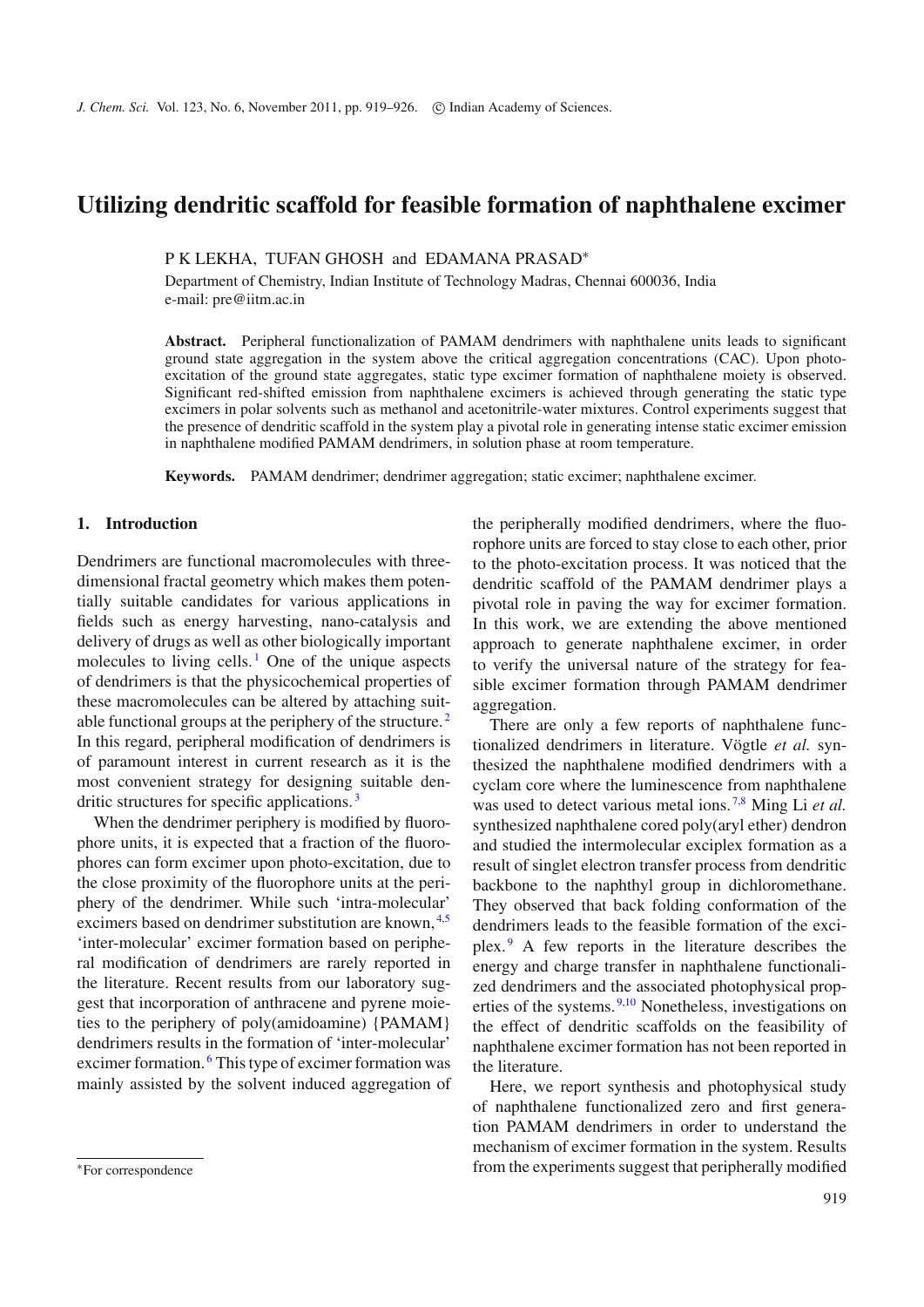<span id="page-1-0"></span>

**Scheme 1.** Synthesis of naphthalene functionalized first generation PAMAM dendrimers. Detailed synthetic procedure is given in the supporting information.

PAMAM dendrimers with naphthalene significantly aggregate in the ground state, above their critical aggregation concentration (CAC). As a result of the aggregation, pre-arranged naphthalene dimers are formed in the ground state, which readily form 'static' type excimer upon photo-excitation.  $11,12$  $11,12$  Reports regarding the static excimer emission from naphthalene in solution phase are quite rare in the literature. The static excimer emis-sion from crystalline naphthalene has been reported.<sup>[11](#page-7-0)</sup> For example, Uchida and co-workers observed excimer formation in naphthalene microcrystals obtained by grinding single crystals of naphthalene at liquid nitro-gen temperatures. <sup>[11](#page-7-0)a</sup> Excimer emission from crystalline naphthalene was also achieved at elevated pressure conditions. [11](#page-7-0)b Naphthalene excimers formed in solution state was effectively utilized for the detection of metal ions. [12](#page-7-1) However, static type excimer emission from naphthalene modified PAMAM dendrimers is seldom reported in the literature and the results presented here suggest that the strategy of utilizing dendritic scaffold for generating naphthalene excimer is a highly feasible process. More importantly, our results show that the proper selection of solvent can result in significantly red-shifted excimer emission from naphthalene modified PAMAM dendrimers.

#### **2. Experimental**

#### 2.1 *Instruments*

UV-Vis experiments were performed on a Jasco V 660 UV-Vis spectrophotometer. Luminescence experiments were carried out on a Horiba Jobin Yvon Fluoromax-4 fluorescence spectrophotometer. The path length of optical cell used was 1 cm. and the slit width for exci-

tation and emission spectra was 2 nm. The fluorescence decay measurements were carried out by the time correlated single-photon counting technique (TCSPC) with a microchannel plate photomultiplier tube (MCP-PMT) as detector and picosecond laser as excitation source (model 5000 U, IBH, UK). All emission spectra reported are corrected emission spectra.

# 2.2 *Synthesis of naphthalene functionalized PAMAM dendrimers*

The naphthalene modified poly(amidoamine) {PAMAM} dendrimers (compounds **II** and **III**) were synthesized by condensation of 2-napthalenecarboxaldehyde and amine terminated zero, and first generations PAMAM dendrimers in alcoholic medium.  $\frac{13}{12}$  $\frac{13}{12}$  $\frac{13}{12}$  The corresponding amine terminated PAMAM-naphthalene conjugates (compounds **V** and **VI**) were synthesized by the *in situ* reduction of imine precursors using sodium borohydride. [14](#page-7-3) Scheme [1](#page-1-0) shows the synthetic procedure for the synthesis of naphthalene functionalized PAMAM dendrimers. The naphthalene functionalized PAMAM dendrimers are represented by  $PAMAM-(Np)$ <sub>n</sub> where *n* is the number of naphthalene units attached per dendrimer. Naphthalene substituted ethylene diamine (compound **I)** was used as a model compound for control experiment.

#### **3. Results and discussion**

The structure of the compounds in the present study is shown in chart [1.](#page-2-0) The synthetic scheme utilized to prepare the naphthalene functionalized PAMAM dendrimer is given in scheme [1.](#page-1-0)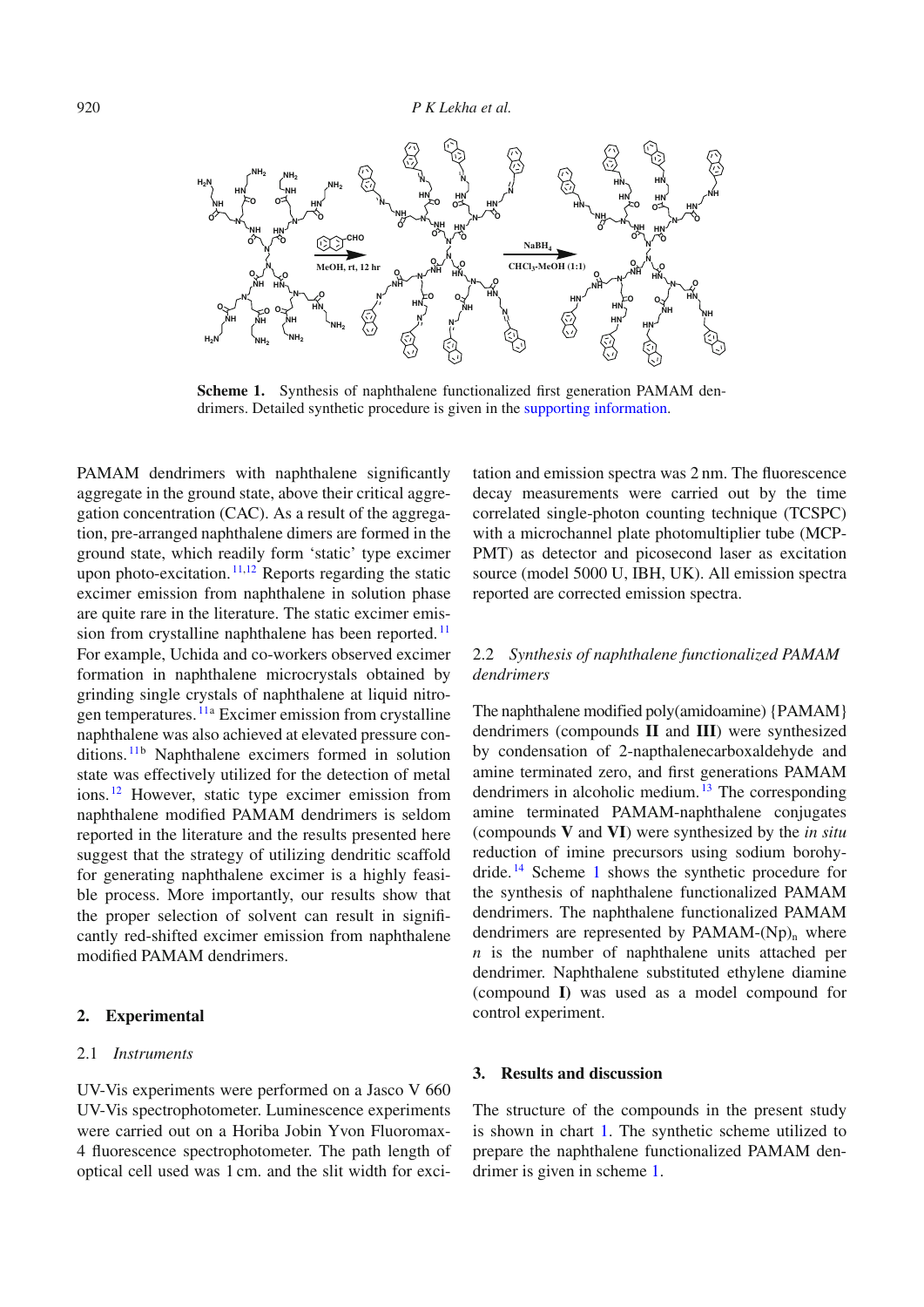<span id="page-2-0"></span>

**Chart 1.** Compounds used for the present study.

# **4. UV-Vis absorption spectra of naphthalene functionalized PAMAM dendrimer**

UV-Visible absorption spectra of the compounds **I** to **III** were recorded in dichloromethane. All compounds exhibited structured absorption bands corresponding to naphthalene monomer at concentrations below 10<sup>−</sup><sup>6</sup> M. However, significant changes were observed in the absorption spectrum at higher concentrations (i.e., above 10<sup>−</sup><sup>5</sup> M). Figure [1](#page-2-1) shows the UV-Vis absorption spectra of compound **III** in dichloromethane at lower and higher concentrations regime. Similar observations were found with other compounds also (see Supporting material figures S1 and S2).

<span id="page-2-1"></span>

**Figure 1.** UV-Vis absorption spectra of compound **III** in dichloromethane at lower and higher concentrations.

The structured absorption bands of compound **III** appeared around 275, 285, 298, 325 and 334 nm in dichloromethane at lower concentration  $(10^{-7} M)$ . At concentrations higher than  $10^{-5}$  M, a new shoulder band appeared around 360 nm. Similar behaviour was noticed for compounds **I** and **II** in dichloromethane as well as solvents such as chloroform and methanol. We attribute the new shoulder band absorption to the ground state naphthalene dimer formation. Strikingly similar observations were noticed previously, for anthracene and pyrene functionalized PAMAM dendrimers. [6](#page-6-5)

# 4.1 *Absorption studies of compounds* **IV***–***VI** *in dichloromethane*

The UV-Vis absorption spectra of compounds **IV** to **VI** were checked in dichloromethane and similar results were obtained. In this case, the appearance of shoulder band was visible at relatively high concentrations  $(>10^{-4} M)$ . Figure [2](#page-3-0) shows comparison spectra of compounds **III** and **VI** in dichloromethane.

In order to verify whether the shoulder band absorption is originated from the charge transfer complexes between amine moieties in the PAMAM dendrimer and naphthalene units, the UV-Vis spectrum of all the compounds shown in chart [1](#page-2-0) was examined in the presence of acid (1 equivalent to the number of nitrogen atoms present in the dendrimer) where the nitrogen atoms are protonated and charge-transfer probability can be neglected. Surprisingly, the absorption band ∼360 nm appears with identical intensity to that in the absence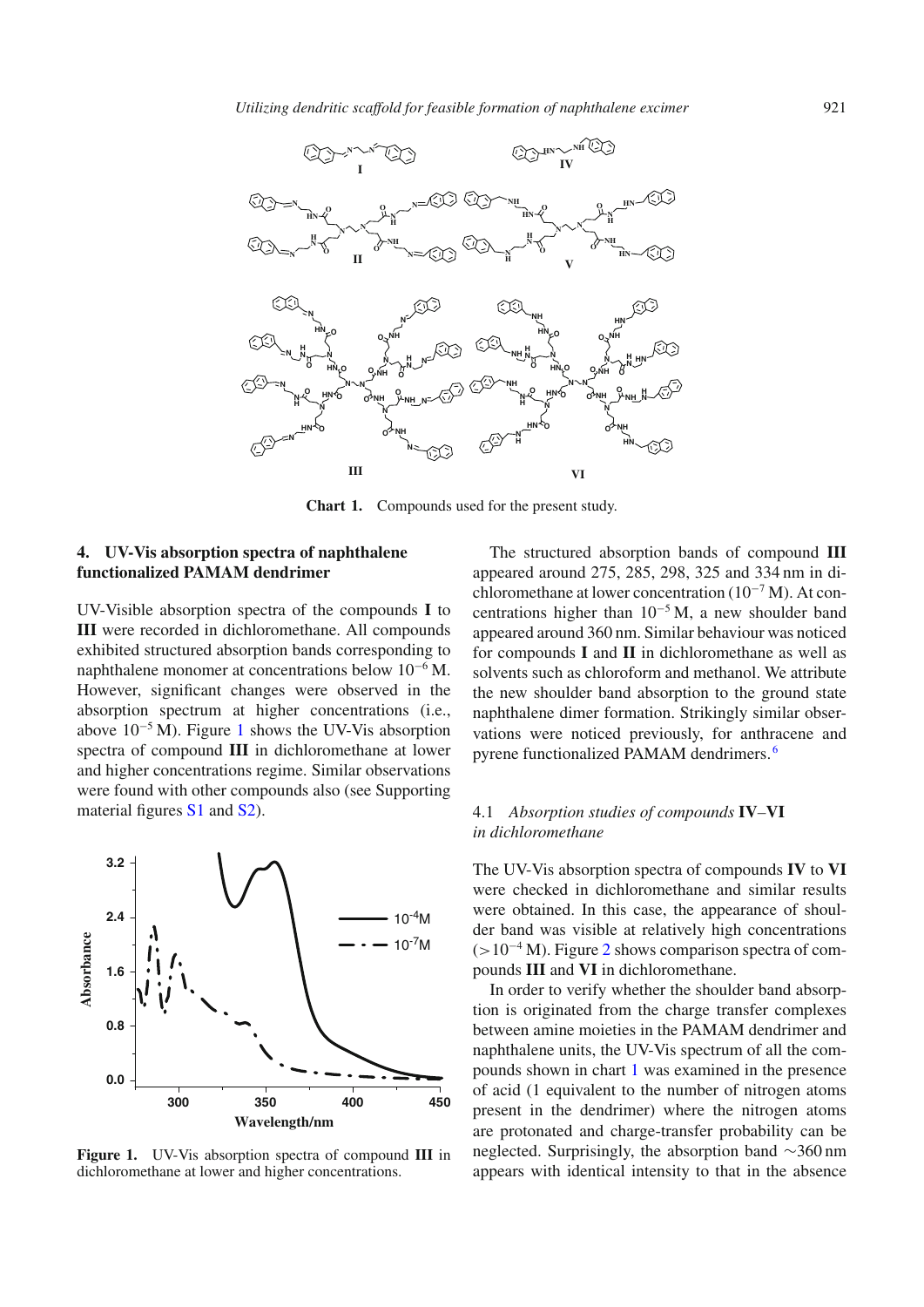<span id="page-3-0"></span>

**Figure 2.** UV-Vis absorption spectra of compounds **III** and **VI** in dichloromethane, concentration of the sample in both cases were  $10^{-5}$  M.

of a proton source, which rule out the charge transfer possibility in the present case (figure  $S3$ ). <sup>[15](#page-7-4)</sup>

### 4.2 *Critical aggregation concentration of naphthalene functionalized PAMAM dendrimers*

The UV-Vis absorption studies of naphthalene modified PAMAM dendrimers were carried out over a wide range of concentrations ( $10^{-3}$  M to  $10^{-7}$  M). The results suggest that these dendrimers aggregate in solution above a critical aggregation concentration (CAC). Interestingly, a concentration independent behaviour was observed in the case of model compounds **I** and **IV**.

<span id="page-3-1"></span>

**Figure 3.** A plot of fluorescence intensity *vs* concentration of compound **III** in acetonitrile:water (20% v/v). The CAC was determined from the point of intersection in the plot.

This demonstrates the important role of utilizing the dendritic scaffolds in the present study. The plot of the excimer emission intensity *vs* substrate concentration of PAMAM- $(Np)$ <sub>n</sub> dendrimers shows clear inflection point, from which the CAC were determined. The values were found to be  $3.06 \times 10^{-4}$  M and  $2.54 \times 10^{-4}$  M for PAMAM- $(Np)_{4}$  and PAMAM- $(Np)_{8}$  dendrimers, respectively with 5% error margin. Figure [3](#page-3-1) shows the CAC plot for PAMAM- $(Np)$ <sub>8</sub> dendrimers.

# **5. Steady state fluorescence properties of PAMAM-(Np)n aggregates**

Steady state fluorescence properties from the system have been investigated in dichloromethane. Upon exciting compounds **I** to **III**  $(10^{-5} \text{M})$  at 280 nm, naphthalene monomer emission was observed between 300 and  $375 \text{ nm}$ .  $16-18$  $16-18$  However, photoexcitation at the shoulder band absorption resulted in a strong structureless and broad emission of naphthalene excimer centred at 440 nm. Figure [4](#page-4-0) contains the emission spectrum of  $PAMAM-(Np)_{8}$  dendrimer at two different excitation wavelengths.

The excimer emission from the system was then monitored in a series of solvents such as toluene, ethyl acetate, chloroform, ethanol, methanol acetonitrile and acetonitrile-water mixtures (20% v/v). In the case of toluene and ethyl acetate, only monomer emission was observed even at relatively higher concentrations  $(10^{-4} M)$ . In the case of chloroform, ethanol and methanol, the excimer emission was reasonably good at concentrations above CAC. A red shift in excimer emission was observed in the case of high dielectric solvents such as methanol and acetonitrile. Photoexcitation of model compound **I** in methanol has an intense broad emission centred at 470 nm (figure S4), where as the emission was further red shifted to 510 nm in corresponding dendritic systems. Figure [5](#page-4-1) shows the steady state fluorescence spectra of compound **III** in methanol.

The emission was further red shifted to 525 nm in the case of acetonitrile-water mixture. Figure [6](#page-4-2) shows the emission spectra of PAMAM- $(Np)$ <sub>8</sub> imine dendrimer in acetonitrile with 20% v/v water.

The red-shifted emission spectra from the dendrimer derivatives are likely due to the enhanced stabilization of the excited state by the high solvent dielectric. [19](#page-7-7) It was also noted that excimer formation was more prominent in polar solvents compared to non-polar solvents. This is presumably because of the enhanced hydrophobic force between the naphthalene units under a polar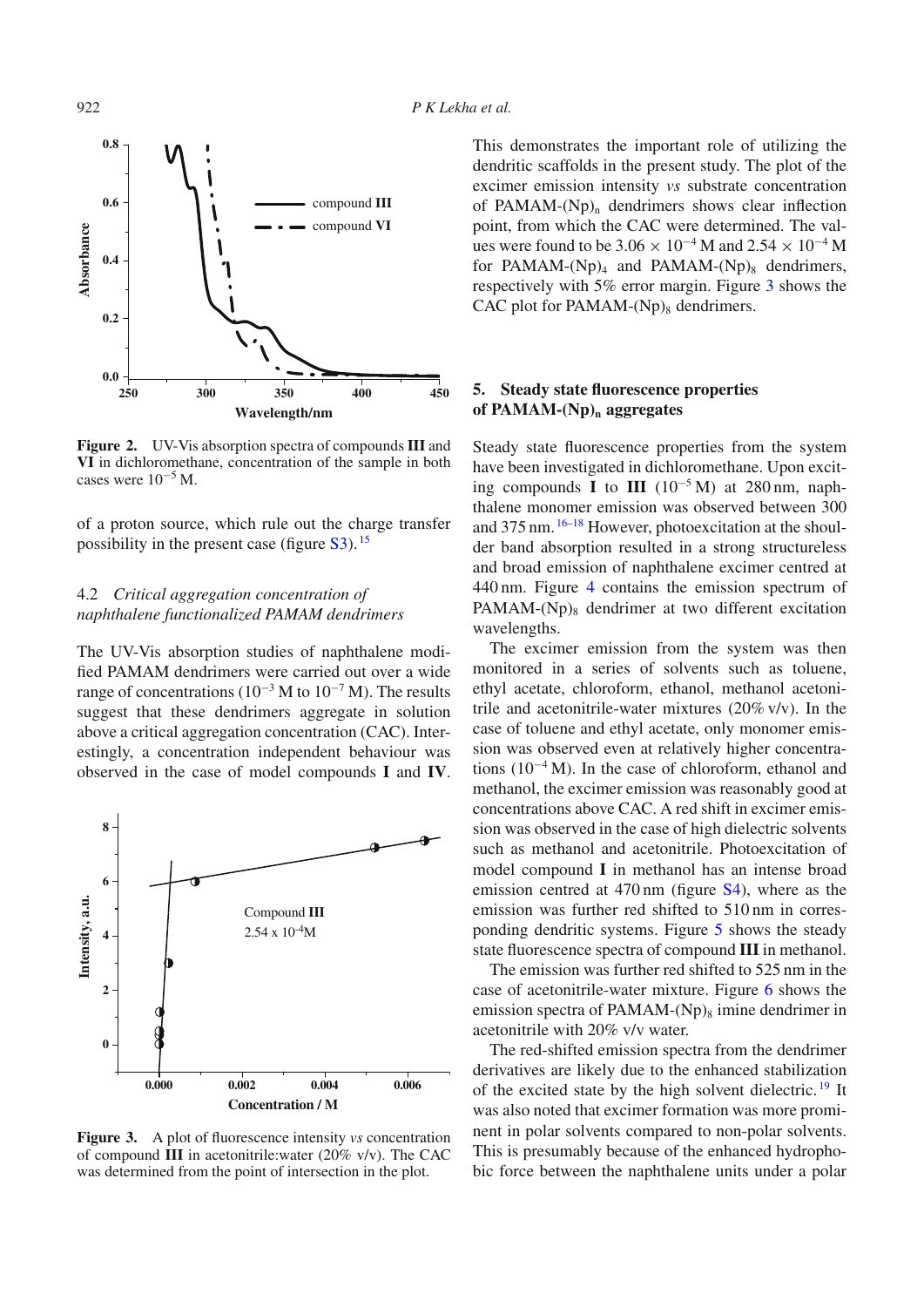<span id="page-4-0"></span>

**Figure 4.** Steady state fluorescence spectrum of compound **III** in dichloromethane. (**a**)  $\lambda_{ex} = 280$  nm and (**b**)  $\lambda_{ex} = 370$  nm, concentration of the sample is  $10^{-4}$  M.

environment, which enhances the propensity to aggregate in the ground state. It is interesting to note that not only general solvent effects but specific solvent effect also plays a crucial role in controlling the energetics of the excimer formation. For example, the excimer formation was feasible in chloroform and not in ethyl acetate even though the polarity of ethyl acetate is slightly higher than that of chloroform. This could be due to the specific solvent interactions such as hydrogen bonding between the amide carbonyl groups and the solvent milieu of chloroform, which associate the molecules in the ground state to close proximity.

The compounds**IV** to **VI** exhibited completely different type of photophysical properties. The aggregation propensity of these naphthalene dendrimers (compounds **IV** to **VI**) were less compared to the corresponding imine precursors (compounds **I** to **III)**. This may be attributed to the lack of conjugation in them, which affects the planarity of the naphthalene units in the individual dendrimer, leading to unfavourable geometry for excimer formation. The fluorescence emission quantum yields of naphthalene functionalized dendrimers in methanol, dichloromethane and acetonitrile-water mixture were calculated using coumarine and fluorescein as reference compounds and the values are given in table  $1<sup>20</sup>$  $1<sup>20</sup>$  $1<sup>20</sup>$ 

The relatively high quantum yields of PAMAM-  $(Np)$ <sub>n</sub> where Np units are attached through imine bonds suggest that the propensity of aggregation is more in compounds **II** and **III**, compared to that in compounds **V** and **VI**. Thus, excimer formation was more feasible with compounds **I** to **III**.

Excimers can be classified into dynamic and static type according to the mechanism through which they

<span id="page-4-1"></span>

<span id="page-4-2"></span>

**Figure 5.** Steady state fluorescence spectrum of compound **III** in MeOH, concentration =  $10^{-4}$  M,  $\lambda_{ex} = 380$  nm,  $\lambda_{em} =$ 510 nm.

**Figure 6.** Steady state fluorescence spectra of compound **III** in ACN with 20% v/v water mixture at two different excitation wavelengths. Concentration of the sample is  $10^{-4}$  M.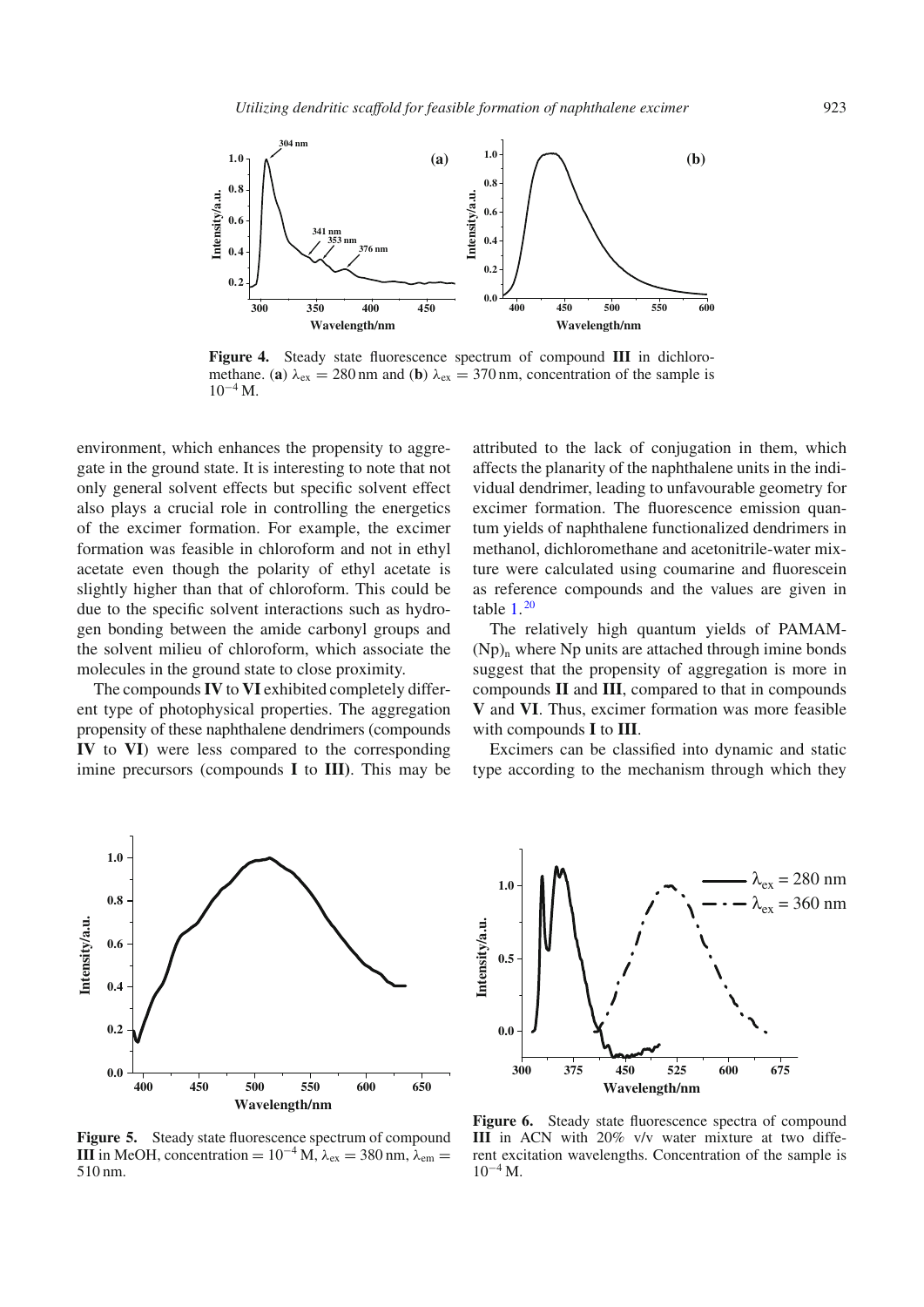| Methanol | $CH_2Cl_2$ | $ACN-H2O$ mixture |
|----------|------------|-------------------|
| 0.09     | 0.11       | 0.06              |
| 0.12     | 0.13       | 0.10              |
| 0.32     | 0.25       | 0.17              |
| 0.05     | 0.02       | 0.03              |
|          |            | 0.07              |
| 0.11     | 0.12       | 0.10              |
|          | 0.09       | 0.04              |

<span id="page-5-0"></span>Table 1. Fluorescence emission quantum yields of static excimers of compound **I** to **VI** in various solvents.

error  $= \pm 5\%$ 

are generated. Scheme [2](#page-5-1) describes the schematic representation of the formation of different types of excimers.

The dynamic excimers are formed as a result of the diffusion of a ground state fluorophore towards an excited state fluorophore, during the lifetime of the excited state species. Whereas, the static excimers are formed as a result of the photoexcitation of a pre-existing ground state complex. In such cases, the monomer units are arranged in such a way that the distance between them will be close enough to form the excimer readily, upon photo-excitation. Typically, the critical distance between two monomer units to form static type excimer is 3.5–3.9 Å, in the case of poly cyclic hydrocarbons.<sup>[21](#page-7-9)</sup>

The pre-arranged fluorophores can be generated in the ground state by properly selecting the solvent milieu. It is known from the literature that, poly cyclic aromatic hydrocarbons tend to aggregate in the ground state in polar medium due to the hydrophobic forces between the non-polar groups.<sup>[6](#page-6-5)</sup> Such solvent-induced aggregates render an opportunity to generate static excimers, through the mechanism described above. This can be verified by recording the fluorescence excitation spectra of the sample, where the emission is collected at both monomer and excimer emission maxima. Significant red shifted emission is expected in the excitation spectrum collected at the excimer emission

<span id="page-5-1"></span>

**Scheme 2.** Mechanism of dynamic and static type excimer formation.

<span id="page-5-2"></span>

**Figure 7.** Excitation spectra of **III** collected from monomer at 350 nm (solid) and from excimer at 525 nm (dash-dot) in ACN – Water (20% v/v) mixture. [**III**] = 10−<sup>4</sup> M.

maximum, if the excimer emission is static in nature. Figure [7](#page-5-2) shows the excitation spectra of PAMAM  $(Np)_8$ imine dendrimer in ACN – Water (20% v/v) mixture, where the emission is collected at the monomer and excimer emission maxima. The excitation spectrum of the excimer emission from compound **III** in ACN-Water (20 v/v) mixture was red shifted by 55 nm corresponding to that of the monomer, clearly indicating the formation of a static excimer in the present case.  $22$ 

# **6. Time resolved fluorescence studies**

In order to understand the excited state lifetime features of static type excimers formed in the system, time correlated single photon counting experiments were carried out. The compounds were excited at 370 nm using a LED source, and the emission from the system was monitored at 435 nm in dichloromethane and 510 nm in methanol. Upon exciting the system at 370 nm, a double exponential decay was observed in both solvents (figure [8\)](#page-6-10). The multi components in the decay can be originated from two sources: one is due to the formation of a small fraction of dynamic excimer since monomer naphthalene has an absorption tail at the excitation wavelength. The other option is that different types of naphthalene excimers can be formed as a result of the formation of different types of ground state aggregates of naphthalene units, where the geometry of the individual fluorophore units can vary widely. The lifetime values were 0.79 ns and 4.45 ns in dichloromethane and 1.71 ns and 3.43 ns in methanol. Picraux *et al.* observed dynamic excimer emission from naphthalene appended to a dinuclear iron–oxo complex and the excited state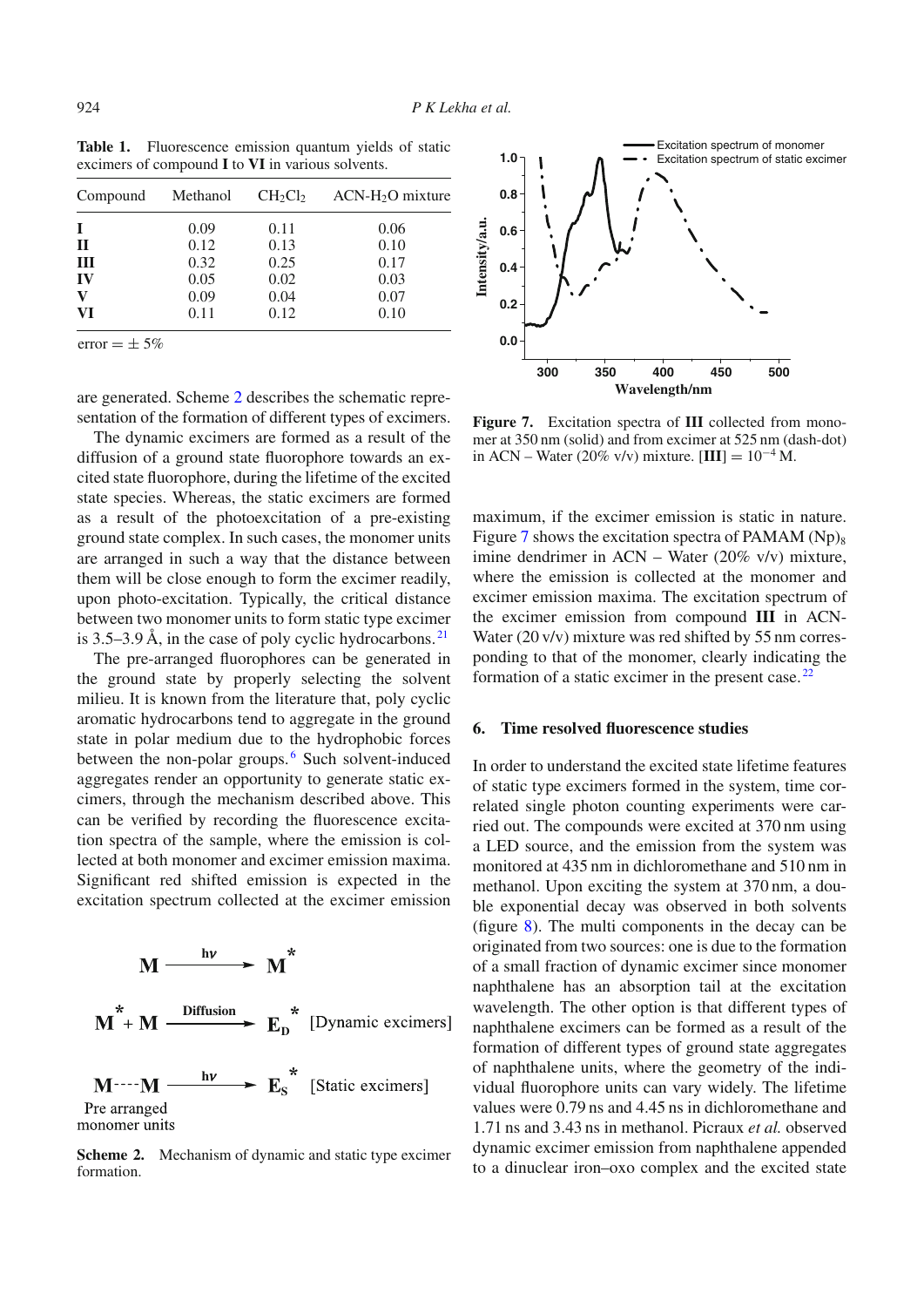<span id="page-6-10"></span>

**Figure 8.** Excited state decay traces of compound **III** in dichloromethane (**a**) and in methanol (**b**).  $\lambda_{ex}$  was 370 nm. Emission collected at 470 nm for dichloromethane and 510 nm for methanol. The lifetime data of the remaining compounds in the present study is given in the supporting information (table S1).

lifetime value was  $4.6 \text{ ns.}^{23}$  $4.6 \text{ ns.}^{23}$  $4.6 \text{ ns.}^{23}$  The short lifetime component is, thus, attributed to the static excimer of naphthalene, while the relatively longer lifetime component is attributed to the dynamic excimer emission from naphthalene.

While both type of excimers of naphthalene are formed upon exciting the naphthalene decorated PAMAM dendrimers, the relative amplitude of the excited species clearly indicate that static excimer is formed in large excess, compared to dynamic type. For example, the relative amplitude values of the short lifetime component for compounds **I** to **III** are close to 90% whereas only 10% of the species corresponding to the long lifetime component was formed. This corroborates our hypothesis that functionalizing dendritic structures by fluorescent moieties can be utilized to generate static excimers, leading to intensely emitting systems with tunable light emitting properties in solution phase, at room temperature.

# **7. Conclusion**

In summary, zero and first generation PAMAM dendrimers were peripherally modified by naphthalene moieties and the effect of aggregation of the dendritic structures in the ground state on the propensity of the excimer formation by naphthalene units was examined. The critical aggregation concentrations for the systems were determined and it was observed that the aggregation propensity was high in dendrimers where the fluorophore (naphthalene) is attached to the dendrimer backbone through an imine bond. The relatively high polar nature of the PAMAM- $(Np)$ <sub>n</sub> dendrimers resulted in extremely red shifted static excimer emission from naphthalene in polar solvents, upon photo-excitation.

# **Supporting information**

The electronic supporting information can be seen in [www.ias.ac.in/chemsci.](http://www.ias.ac.in/chemsci)

#### **Acknowledgements**

We thank the Department of Science and Technology (DST) (SR/S1/PC-26/2007), Govt. of India for the financial support. We thank Professor A K Mishra, Indian Institute of Technology Madras for time resolved experiments.

#### **References**

- <span id="page-6-0"></span>1. (a) Medina S H, El-Sayed M E H 2009 *Chem. Rev.* **109** 3141; (b) Yu G S, Bae Y M, Choi H, Kong B, Choi I S, Choi J S 2011 *Bioconjug. Chem.* **22** 1046
- <span id="page-6-1"></span>2. Voegtle F, Richard G, Werner N 2009 *Dendrimer chemistry*; Wiley-VCH, Weinheim, Baden-Württemberg
- <span id="page-6-2"></span>3. Balzani V, Ceroni P, Maestri M, Vicinelli V 2003 *Curr. Opin. Chem. Biol.* **7** 657; (b) Astruc D, Boisseleir E, Ornelas C 2010 *Chem. Rev.* **110** 1857
- <span id="page-6-3"></span>4. Cicchi S, Fabbrizzi P, Ghini G, Brandi A, Foggi P, Marcelli A, Righini R, Botta C 2009 *Chem. Eur. J.* **15** 754
- <span id="page-6-4"></span>5. Wang B-B, Zhang X, Jia X-R, Li Z-C, Ji Y, Yang L, Wei Y 2004 *J. Am. Chem. Soc.* **126** 15180
- <span id="page-6-5"></span>6. Lekha P K, Prasad E 2010 *Chem. Eur. J.* **16** 3699
- <span id="page-6-6"></span>7. Saudan C, Balzani V, Ceroni P, Gorka M, Maestri M, Vicinelli V, Vögtle F 2003 *Tetrahedron* **59** 3845
- <span id="page-6-7"></span>8. Saudan C, Balzani V, Gorka M, Lee S K, Maestri M, Vicinelli V, Vögtle F 2003 *J. Am. Chem. Soc.* **125** 4424
- <span id="page-6-8"></span>9. Li M, Li Y, Zeng Y, Chen J, Li Y 2009 *J. Phys. Chem. C* **113** 11554
- <span id="page-6-9"></span>10. Hahn U, Gorka M, Vögtle F, Vicinelli V, Ceroni P, Maestri M, Balzani V 2002 *Angew. Chem. Int. Ed. Engl.* **41** 3595